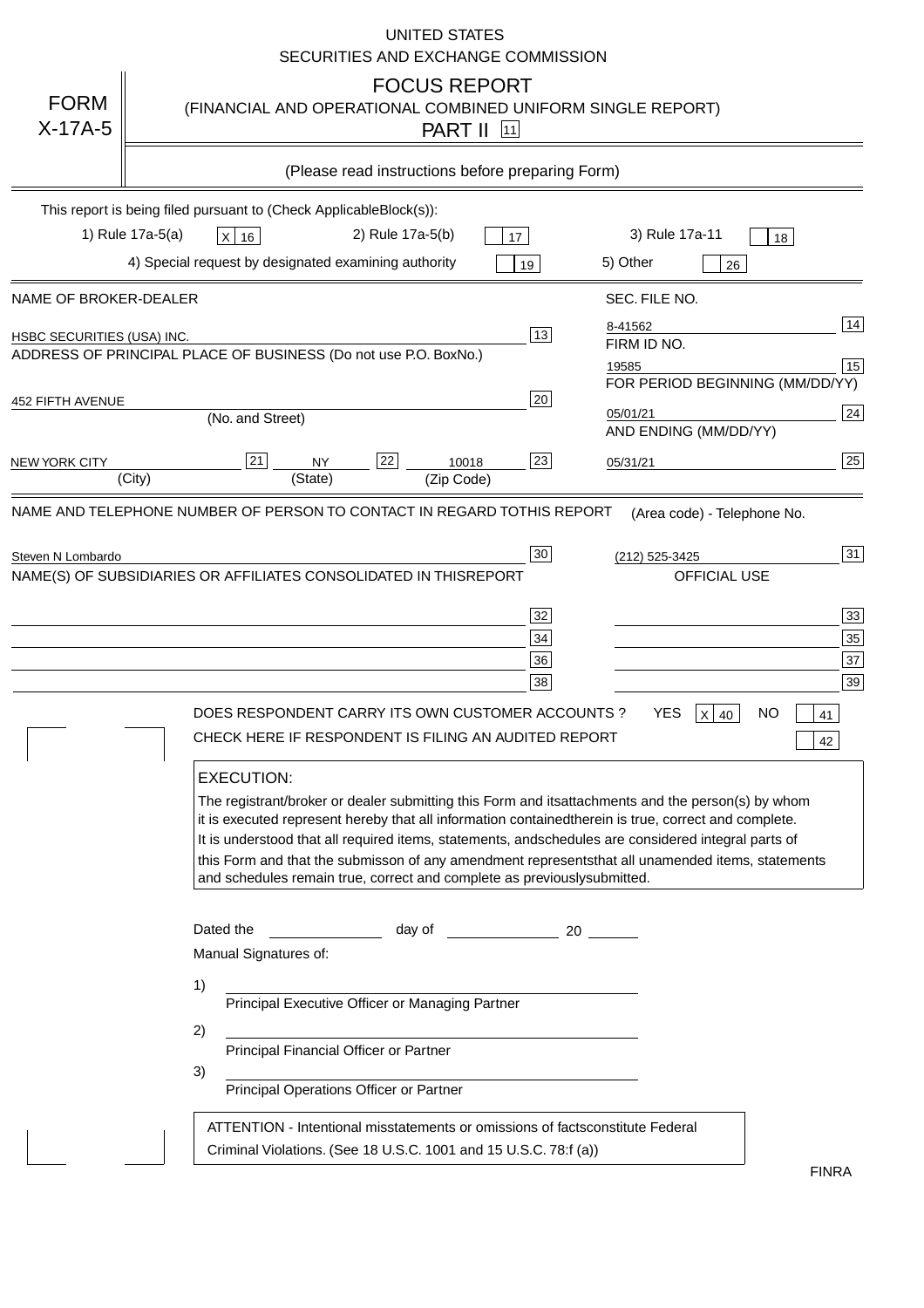BROKER OR DEALER

HSBC SECURITIES (USA) INC.

05/31/21

as of

## STATEMENT OF SEGREGATION REQUIREMENTS AND FUNDS IN SEGREGATION FOR CUSTOMERS TRADING ON U.S. COMMODITY EXCHANGES

| SEGREGATION REQUIREMENTS (Section 4d(2) of the CEAct)                                          |                   |                     |             |
|------------------------------------------------------------------------------------------------|-------------------|---------------------|-------------|
| 1. Net ledger balance                                                                          |                   |                     |             |
| A. Cash                                                                                        | \$                | 1,419,070,504 7010  |             |
| B. Securities (at market)                                                                      |                   | 1,208,118,315 7020  |             |
| 2. Net unrealized profit (loss) in open futures contracts<br>traded on a contract market       |                   | 493,846,828 7030    |             |
| 3. Exchange traded options                                                                     |                   |                     |             |
| A. Add market value of open option contracts purchased on a<br>contract market                 |                   | 336,452,932 7032    |             |
| B. Deduct market value of open option contracts granted (sold)<br>on a contract market         |                   | 151,553,486) 7033   |             |
| 4. Net equity (deficit) (add lines 1, 2, and 3)                                                |                   | 3,305,935,093 7040  |             |
| 5. Accounts liquidating to a deficit and accounts with debit<br>balances                       |                   |                     |             |
| - gross amount                                                                                 | 7045<br>4,664,706 |                     |             |
|                                                                                                |                   |                     |             |
| Less: amount offset by customer owned securities                                               | 4,664,706) 7047   |                     | 0.7050      |
| 6. Amount required to be segregated (add lines 4 and 5)                                        | \$                | 3,305,935,093       | 7060        |
|                                                                                                |                   |                     |             |
| FUNDS IN SEGREGATED ACCOUNTS                                                                   |                   |                     |             |
| 7. Deposited in segregated funds bank accounts                                                 |                   |                     |             |
| A. Cash                                                                                        |                   | 12,966,257          | 7070        |
| B. Securities representing investments of customers' funds<br>(at market)                      |                   | $\mathbf{0}$        | 7080        |
| C. Securities held for particular customers or option customers<br>in lieu of cash (at market) |                   | 234,030,068         | 7090        |
| 8. Margins on deposit with derivatives clearing organizations<br>of contract markets           |                   |                     |             |
| A. Cash                                                                                        | \$                | 2,048,043,029 7100  |             |
| B. Securities representing investments of customers' funds<br>(at market)                      |                   |                     | $0^{17110}$ |
| C. Securities held for particular customers or option customers<br>in lieu of cash (at market) |                   | 596,009,636 7120    |             |
| 9. Net settlement from (to) derivatives clearing organizations<br>of contract markets          |                   | $(40,351,163)$ 7130 |             |
| 10. Exchange traded options                                                                    |                   |                     |             |
| A. Value of open long option contracts                                                         |                   | 336,452,932 7132    |             |
| B. Value of open short option contracts                                                        |                   | 151,553,486 7133    |             |
| 11. Net equities with other FCMs                                                               |                   |                     |             |
| A. Net liquidating equity                                                                      |                   | 184,214 7140        |             |
| B. Securities representing investments of customers' funds<br>(at market)                      |                   |                     | 7160        |
| C. Securities held for particular customers or option customers<br>in lieu of cash (at market) |                   | 23,425,781          | 7170        |
| 12. Segregated funds on hand (describe:                                                        |                   | 354,652,829 7150    |             |
| 13. Total amount in segregation (add lines 7 through 12)                                       |                   | 3,413,860,097 7180  |             |
| 14. Excess (deficiency) funds in segregation (subtract line 6 from line 13)                    | \$                | 107,925,004 7190    |             |
| 15. Management Target Amount for Excess funds in segregation                                   | \$                | 96,000,000 7194     |             |
| 16. Excess (deficiency) funds in segregation over (under) Management Target Amount Excess      | \$                | 11,925,004 7198     |             |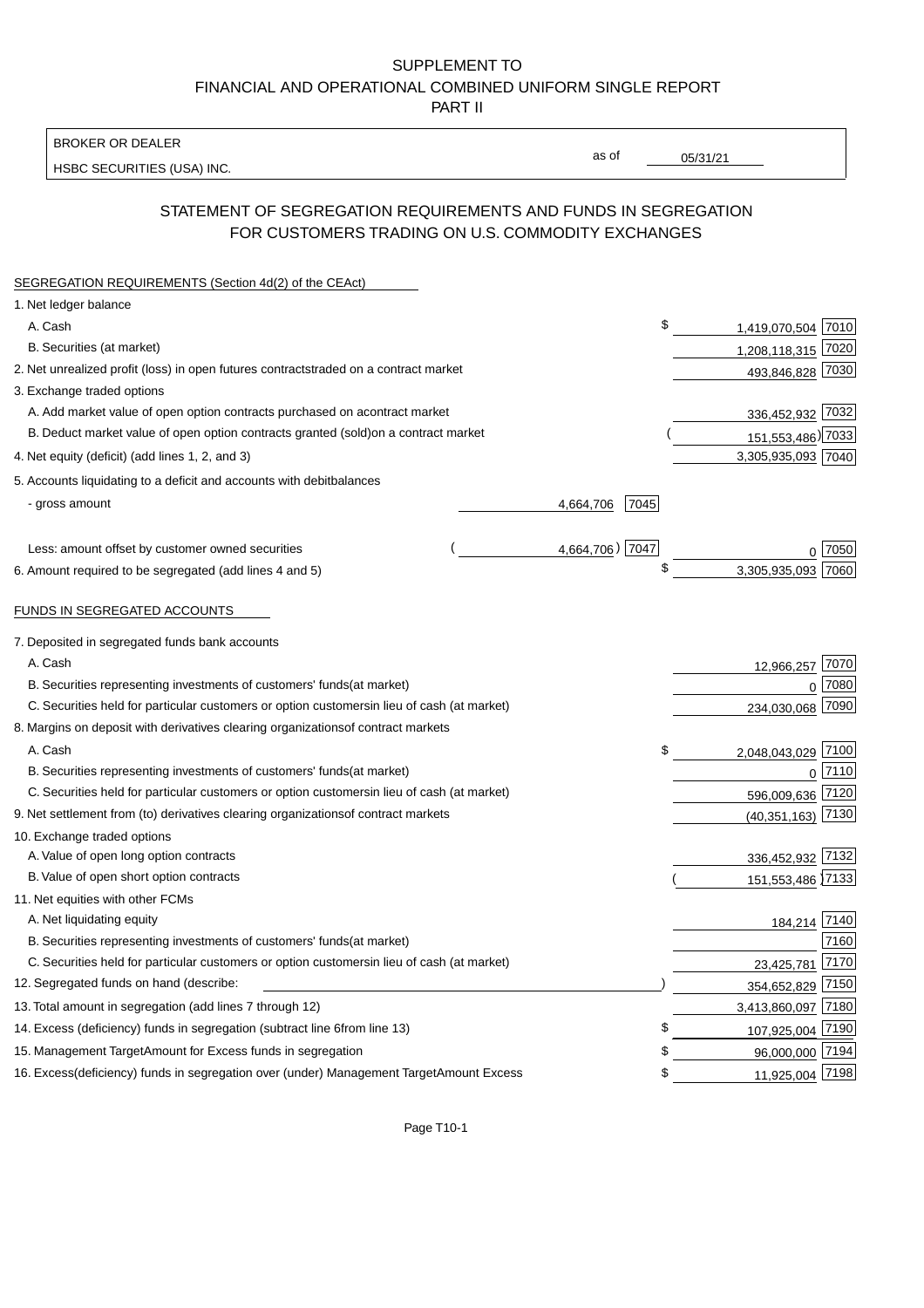PART II

|                                                   | 1 / 2012 11                            |                                                                |      |
|---------------------------------------------------|----------------------------------------|----------------------------------------------------------------|------|
| <b>BROKER OR DEALER</b>                           |                                        |                                                                |      |
| HSBC SECURITIES (USA) INC.                        |                                        | as of<br>05/31/21                                              |      |
|                                                   | FOR CUSTOMERS' DEALER OPTIONS ACCOUNTS | STATEMENT OF SEGREGATION REQUIREMENTS AND FUNDS IN SEGREGATION |      |
| 1. Amount required to be segregated in accordance |                                        |                                                                |      |
| with Commission regulation 32.6                   |                                        | \$                                                             | 7200 |
| 2. Funds in segregated accounts                   |                                        |                                                                |      |
| A. Cash                                           | \$                                     | 7210                                                           |      |
| B. Securities (at market)                         |                                        | 7220                                                           |      |
| C. Total                                          |                                        |                                                                | 7230 |
| 3. Excess (deficiency) funds in segregation       |                                        |                                                                |      |
| (subtract line 2.C from line 1)                   |                                        | \$                                                             | 7240 |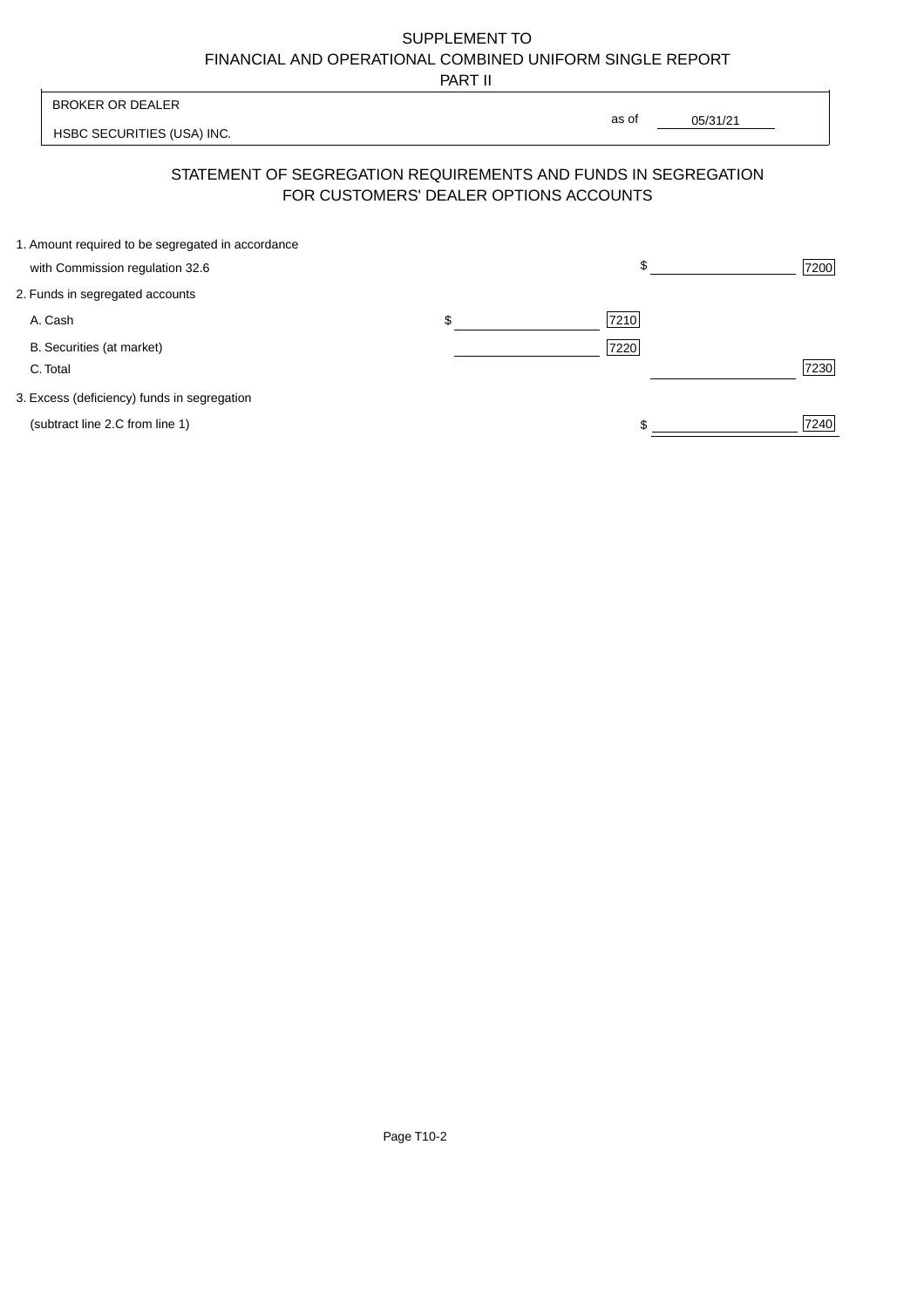PART II

HSBC SECURITIES (USA) INC. The second of the second of the second of the second of the second of the second of the second of the second of the second of the second of the second of the second of the second of the second of BROKER OR DEALER

as of

## STATEMENT OF SECURED AMOUNTS AND FUNDS HELD IN SEPARATE ACCOUNTS PURSUANT TO COMMISSION REGULATION 30.7

#### FOREIGN FUTURES AND FOREIGN OPTIONS SECURED AMOUNTS

| regulation of a foreign government<br>Amount required to be set aside pursuant to law, rule or<br>or a rule of a self-regulatory organization authorized<br>thereunder                       | \$ |                          | 7305         |
|----------------------------------------------------------------------------------------------------------------------------------------------------------------------------------------------|----|--------------------------|--------------|
| 1. Net ledger balance - Foreign Futures and Foreign Option Trading - All Customers<br>A. Cash<br><b>B.</b> Securities<br>(at market)                                                         | \$ | 94,938,903<br>13,837,808 | 7315<br>7317 |
| unrealized profit (loss) in open futures contracts traded on a foreign board of trade<br>2. Net                                                                                              |    | 32,260,009               | 7325         |
| 3. Exchange traded options<br>A. Market value of open option contracts purchased on a foreign board of trade<br>B. Market value of open contracts granted (sold) on a foreign board of trade |    | O                        | 7335<br>7337 |
| (add lines 1.2. and 3.)<br>4. Net equity (deficit)                                                                                                                                           | \$ | 141,036,720              | 7345         |
| 5. Accounts liquidating to<br>a deficit and accounts with<br>7351<br>debit balances - gross<br>amount<br>61,178<br>$61,178$ ) 7352<br>Less: amount offset by customer owned securities       |    |                          | 7354         |
| 6. Amount required to be set aside as the secured amount - Net Liquidating<br>Equity Method (add lines 4 and 5)                                                                              | \$ | 141,036,720              | 7355         |
| 7. Greater of amount required to be set aside pursuant to foreign jurisdiction (above) or<br>line 6.                                                                                         | S  | 141,036,720              | 7360         |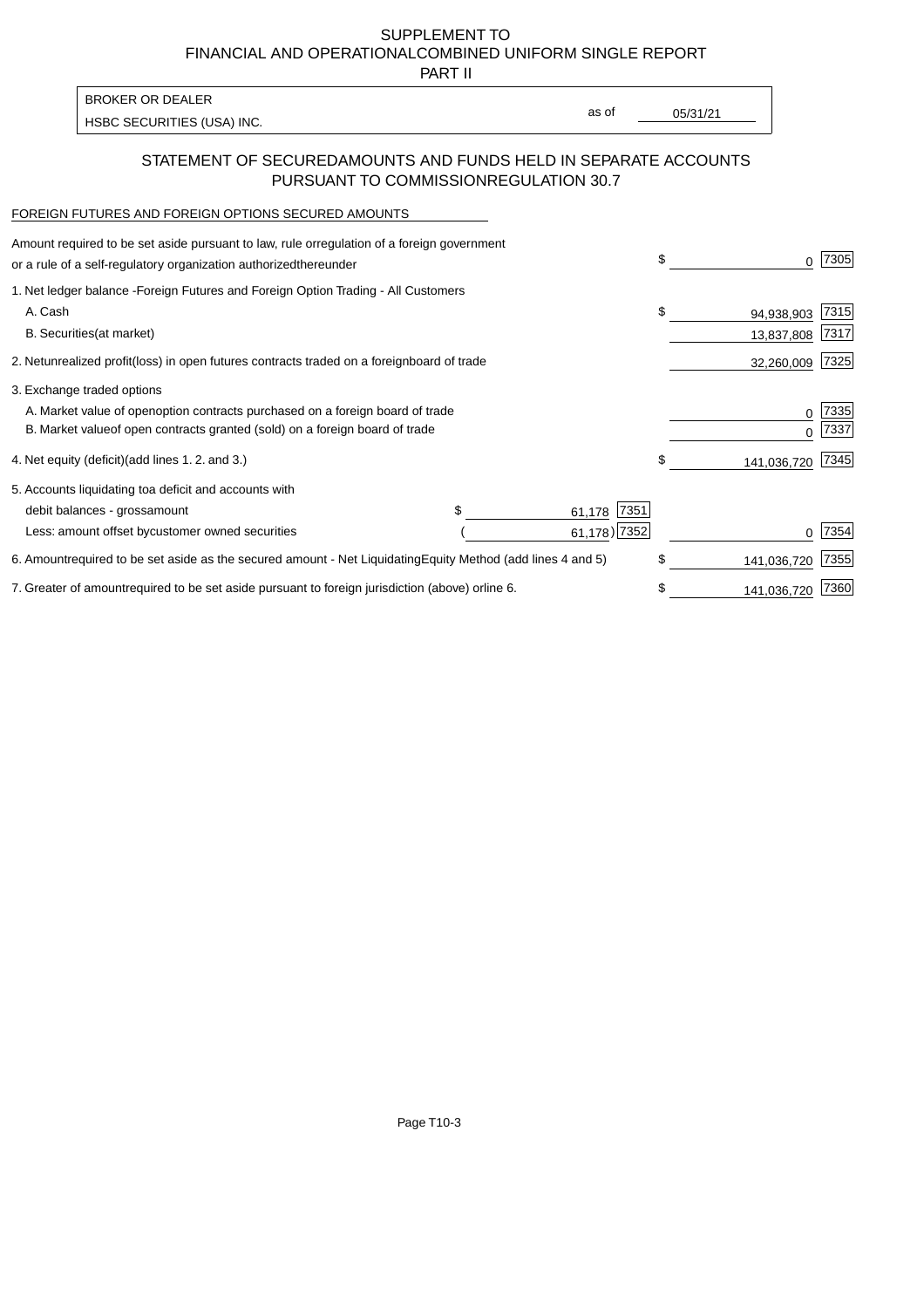PART II

| <b>BROKER OR DEALER</b>                                                                           |                        |                 |                  |
|---------------------------------------------------------------------------------------------------|------------------------|-----------------|------------------|
| HSBC SECURITIES (USA) INC.                                                                        | as of                  | 05/31/21        |                  |
|                                                                                                   |                        |                 |                  |
| STATEMENT OF SECURED AMOUNTS AND FUNDS HELD IN SEPARATE<br>PURSUANT TO COMMISSION REGULATION 30.7 |                        | <b>ACCOUNTS</b> |                  |
| FUNDS DEPOSITED IN SEPARATE REGULATION 30.7 ACCOUNTS                                              |                        |                 |                  |
| 1. Cash in banks                                                                                  |                        |                 |                  |
| A. Banks located in the United States                                                             | \$<br>13,553,865 7500  |                 |                  |
| B. Other banks qualified under Regulation 30.7                                                    |                        |                 |                  |
| 7510<br>Name(s):<br><b>HARRIS TRUST</b>                                                           | $0$   7520   \$        |                 | 13,553,865 7530  |
| 2. Securities                                                                                     |                        |                 |                  |
| A. In safekeeping with banks located in the United States                                         | \$<br>13,837,808 7540  |                 |                  |
| B. In safekeeping with other banks qualified under Regulation<br>30.7                             |                        |                 |                  |
| 7550<br>Name(s):<br><b>HARRIS TRUST</b>                                                           | $0$ 7560               |                 | 13,837,808 7570  |
| 3. Equities with registered futures commission merchants                                          |                        |                 |                  |
| A. Cash                                                                                           | \$<br>$0$ 7580         |                 |                  |
| <b>B.</b> Securities                                                                              | $0$ 7590               |                 |                  |
| C. Unrealized gain (loss) on open futures contracts                                               | $0$ 7600               |                 |                  |
| D. Value of long option contracts                                                                 | $0$ 7610               |                 |                  |
| E. Value of short option contracts                                                                | $0$ ) 7615             |                 | 0 7620           |
| 4. Amounts held by clearing organizations of foreign boards of<br>trade                           |                        |                 |                  |
| Name(s):<br>7630                                                                                  |                        |                 |                  |
| A. Cash                                                                                           | \$<br>7640             |                 |                  |
| <b>B.</b> Securities                                                                              | 7650                   |                 |                  |
| C. Amount due to (from) clearing organizations - daily<br>variation                               | 7660                   |                 |                  |
| D. Value of long option contracts                                                                 | 7670                   |                 |                  |
| E. Value of short option contracts                                                                | )7675                  |                 | 7680             |
| 5. Amounts held by members of foreign boards of trade<br>Name(s):<br>7690                         |                        |                 |                  |
| A. Cash                                                                                           | \$<br>106,909,253 7700 |                 |                  |
| <b>B.</b> Securities                                                                              | 0 7710                 |                 |                  |
| C. Unrealized gain (loss) on open futures contracts                                               | 32,260,009 7720        |                 |                  |
| D. Value of long option contracts                                                                 | $0$  7730              |                 |                  |
| E. Value of short option contracts                                                                | $_0$ ) 7735            |                 | 139,169,262 7740 |
| 6. Amounts with other depositories designated by a foreign<br>board of trade<br>7750<br>Name(s):  |                        |                 | 0 7760           |
| 7. Segregated funds on hand (describe:                                                            |                        |                 | 0 7765           |
| 8. Total funds in separate section 30.7 accounts                                                  |                        | \$              | 166,560,935 7770 |
| 9. Excess (deficiency) set Aside Funds for Secured Amount (subtract Line 7 Secured                |                        |                 |                  |
| Statement page T10-3 from Line 8)                                                                 |                        | \$              | 25,524,215 7380  |
|                                                                                                   |                        |                 |                  |
| 10. Management Target Amount for Excess funds in separate section 30.7 accounts                   |                        | \$              | 15,000,000 7780  |
| 11. Excess (deficiency) funds in separate 30.7 accounts over (under) Management Target            |                        | \$              | 10,524,215 7785  |

Page T10-4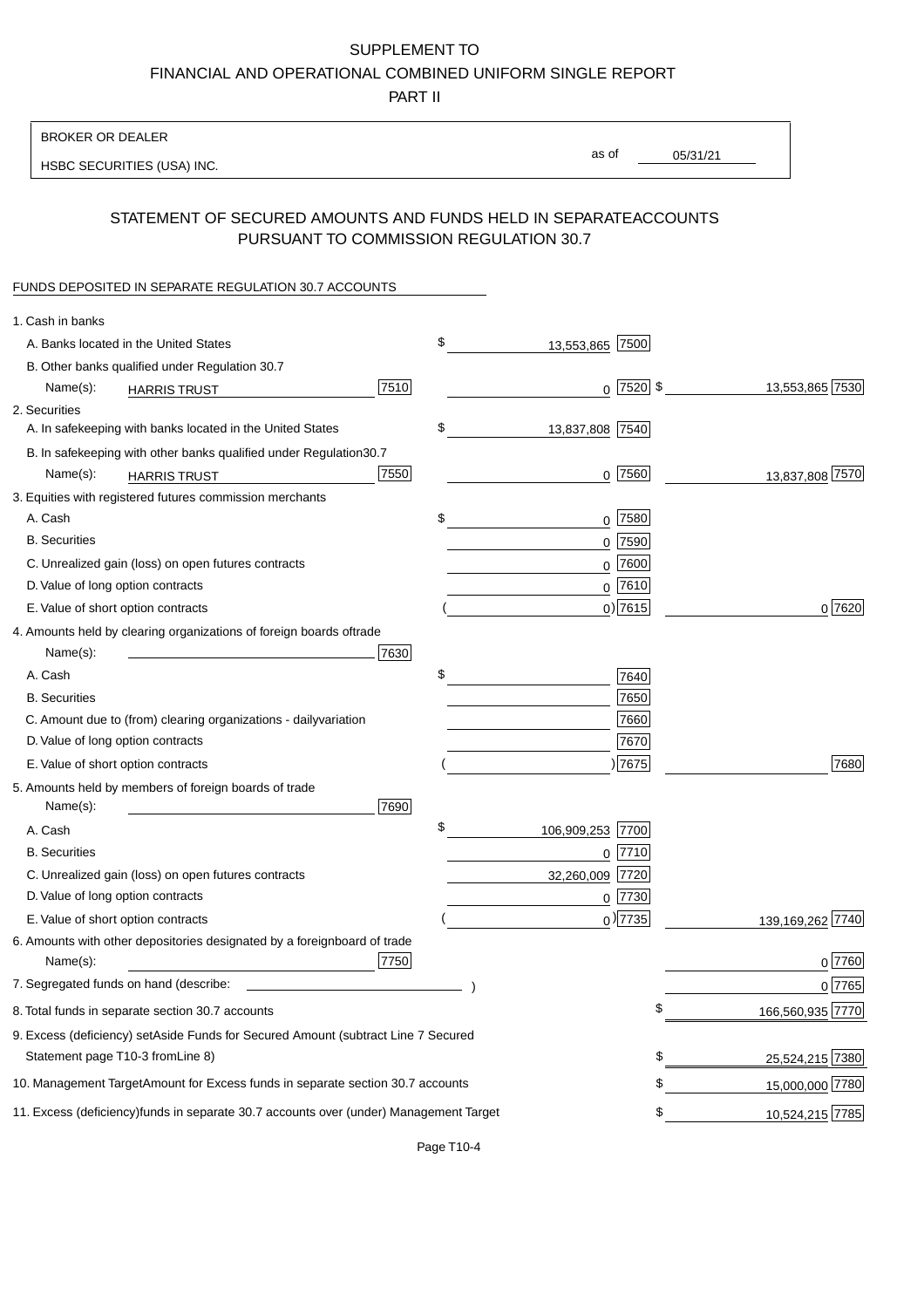PART II

HSBC SECURITIES (USA) INC. The state of the second second second second second second second second second second second second second second second second second second second second second second second second second sec BROKER OR DEALER

as of

### STATEMENT OF CLEARED SWAPS CUSTOMER SEGREGATION REQUIREMENTS AND FUNDS IN CLEARED SWAPS CUSTOMER ACCOUNTS UNDER 4D(F) OF THE CEA

| <b>Cleared Swaps Customer Requirements</b>                                                                  |    |                       |               |
|-------------------------------------------------------------------------------------------------------------|----|-----------------------|---------------|
| 1. Net ledger balance                                                                                       |    |                       |               |
| A. Cash                                                                                                     | \$ | 421,657,396 8500      |               |
| B. Securities (at market)                                                                                   |    | 846,676,235 8510      |               |
| 2. Net unrealized profit (loss) in open cleared swaps                                                       |    | $(23, 444, 838)$ 8520 |               |
| 3. Cleared swaps options                                                                                    |    |                       |               |
| A. Market value of open cleared swaps option contracts purchased                                            |    |                       | 0   8530      |
| B. Market value of open cleared swaps option contracts granted (sold)                                       |    |                       | $0)$ 8540     |
| 4. Net equity (deficit) (add lines 1, 2, and 3)                                                             | \$ | 1,244,888,793 8550    |               |
| 5. Accounts liquidating to a deficit and accounts with                                                      |    |                       |               |
| 7,083,329 8560<br>debit balances - gross<br>\$<br>amount                                                    |    |                       |               |
| 7,080,615) 8570<br>Less: amount offset by customer owned securities                                         |    | 2,714 8580            |               |
| 6. Amount required to be segregated for cleared swaps customers (add lines 4 and 5)                         | S  | 1,244,891,507 8590    |               |
| Funds in Cleared Swaps Customer Segregated Accounts                                                         |    |                       |               |
| 7. Deposited in cleared swaps customer segregated accounts at banks                                         |    |                       |               |
| A. Cash                                                                                                     | \$ | 8,212,762 8600        |               |
| B. Securities representing investments of cleared swaps customers' funds (at market)                        |    |                       | 0 8610        |
| C. Securities held for particular cleared swaps customers in lieu of cash (at market)                       |    | 23,832,476            | 8620          |
| 8. Margins on deposit with derivatives clearing organizations in cleared swaps customer segregated accounts |    |                       |               |
| A. Cash                                                                                                     |    | 468,369,314 8630      |               |
| representing investments of cleared swaps customers' funds (at market)<br><b>B.</b> Securities              |    | 0                     | 8640          |
| C. Securities held for particular cleared swaps customers in lieu of cash (at market)                       |    | 822,843,759 8650      |               |
| 9. Net settlement from (to) derivatives clearing organizations                                              |    | $(447, 203)$ 8660     |               |
| 10. Cleared swaps options                                                                                   |    |                       |               |
| A. Value of open cleared swaps long option contracts                                                        |    |                       | $0^{8670}$    |
| B. Value of open cleared swaps short option contracts                                                       |    |                       | $0$ ) 8680    |
| 11. Net equities with other FCMs                                                                            |    |                       |               |
| A. Net liquidating equity                                                                                   |    |                       | $0^{8690}$    |
| B. Securities representing investments of cleared swaps customers' funds (at market)                        |    |                       | $0^{8700}$    |
| C. Securities held for particular cleared swaps customers in lieu of cash (at market)                       |    |                       | 0 8710        |
| 12. Cleared swaps customer funds on hand (describe:                                                         |    |                       | $0 \;  8715 $ |
| 13. Total amount in cleared swaps customer segregation (add lines 7 through 12)                             | S  | 1,322,811,108 8720    |               |
| 14. Excess (deficiency) funds in cleared swaps customer segregation (subtract line 6 from line 13)          |    | 77,919,601 8730       |               |
| 15. Management Target Amount for Excess funds in cleared swaps segregated accounts                          | \$ | 67,000,000 8760       |               |
| 16. Excess<br>(deficiency) funds in cleared swaps customer segregated accounts over                         |    |                       |               |
| <b>Management Target Excess</b><br>(under)                                                                  | \$ | 10,919,601 8770       |               |